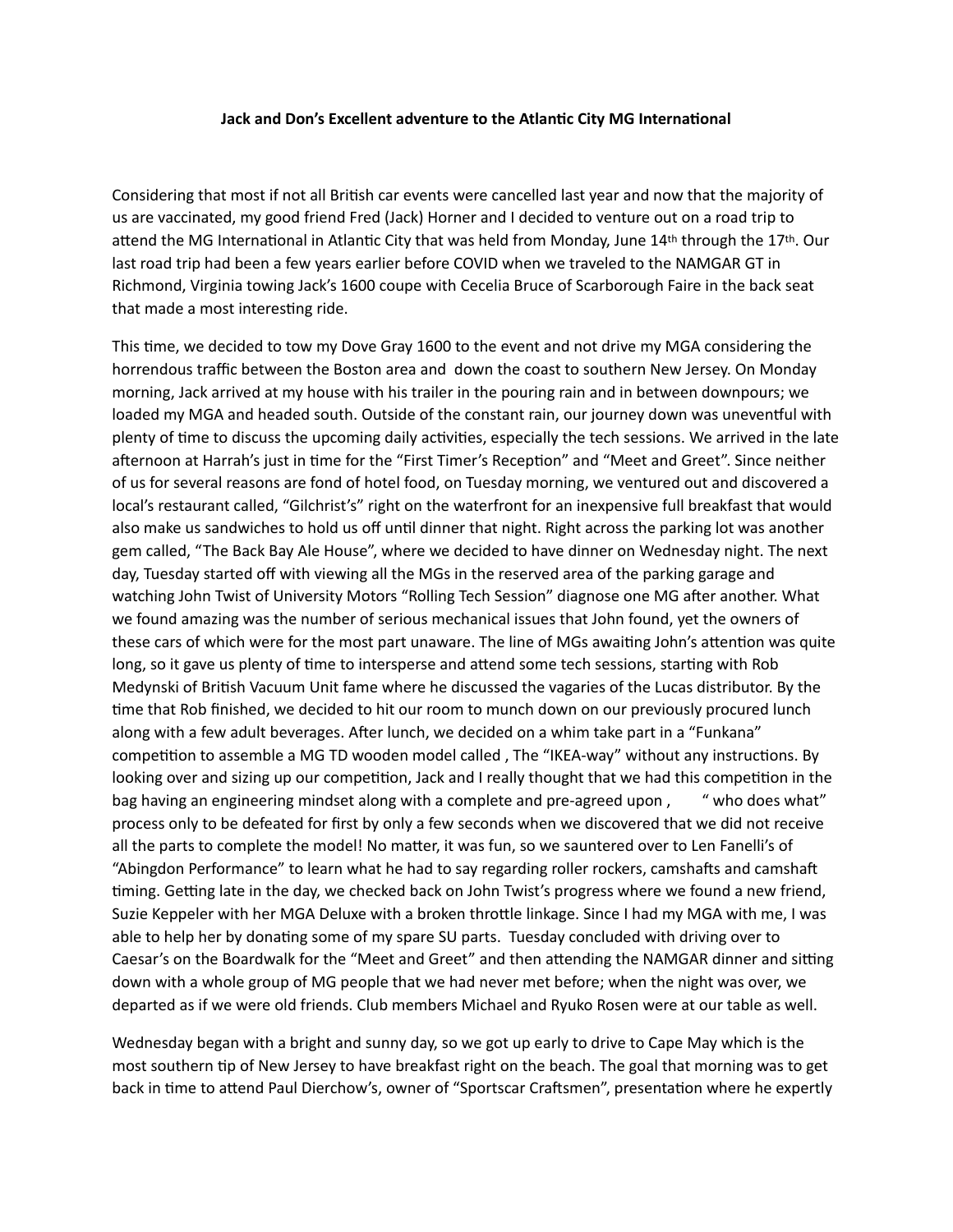addressed the steps, intricacies and costs of an MGA restoration. Paul gave an excellent presentation. But even more important was that Paul and I went to engineering college together in Boulder, Colorado and we had not seen each other for many years. Paul and I originally met way back in the early '70s since we both owned MGAs and at the time, we became college friends. At the end of the presentation, I walked up to Paul with my name tag turned around to see if he would recognize me. Paul looked at me and told me that he did not recognize the face. Then again, it had been close to 50 years. Once I turned my name tag over and he looked at my name, his face dropped and it became an emotional moment for both of us. We spoke for about a half hour with Paul stopping by the next day with his wife at the car show to talk some more. This was truly my personal highlight of the trip. The rest of the afternoon buzzed by between the two of us running into Cecelia Bruce of Scarborough Faire, Barney Gaylord, the MGA Guru and talking to other MG enthusiasts that we have known, but not seen for years with later Jack attending the NAMGAR Representatives Meeting that allowed me to head off with my new Rochester, NY friends: Mike Eaton (MGA Sebring owner) , Dan Suter (MKII Deluxe, Twin Cam owner) and Suzie Keppeler who we had met and helped earlier to investigate the infamous Atlantic Boardwalk. Wednesday night concluded where we headed over to our selected dinner establishment, "The Back Bay Ale House" with MGA Bay State Club members, Mike Rosen and his wife Ryuko along with Mike's friend and quite a character named, Cedric Cam. Upon arrival, the restaurant was jammed so we asked some other MG owners (John Meredith and Dave Wilson from I think the British Motor Cars of New England club) who were already sitting down if we could sit with them culminating in a memorable evening of camaraderie.

Thursday was the big MG International 2021 Car Show. According to the organizers, there were approximately 40 MGAs attending the show and approximately 300 other MGs in attendance. Also on this day was the MG Rocker Cover Race with Jack being determined to win this time using Roy Crane's borrowed new and improved MG rocker cover racer. A few years earlier, Jack was defeated at the Richmond, Virginia NAMGAR GT using the same racer. Keeping this portion of the story short, Jack lost again due to an oversteer issue. With that said, I am hopeful that the third time will be the charm. Getting back to the show, the show was great being held at the shaded 4H grounds about 30 minutes from Atlantic City. At the end of the show, at the pre-awards banquet, they announced the second and third place winners, keeping everyone else in suspense pending the Awards Banquet later that night.

The dinner at the Awards Banquet was the only meal that we had at Harrah's and I have to say that it was great and very well organized. In attendance at our table were Mike and Ryuko who own a beautiful dove gray MKII, Cecelia Bruce, Dan Suter, Mike Eaton, Suzanne Keppeler, Jack Horner and myself. The surprise of the night being that I was awarded first place for my MGA 1600 in the wire wheels category.

Friday morning came too soon and we bid all our friends farewell and headed home to our respective destinations only to find out that my MGA that ran perfect all the way to the car show and back to the parking garage the day before would not start under any circumstances that morning. Even though Jack and I both have a combination of over 75 years of serious fiddling with MGAs, we could not get her to even attempt to start. We confirmed the usual suspects such as we had fuel going to the carburetors along with plenty of spark going to the cylinders. Cranking the engine over produced not the faintest sign of life. After working on my car for a couple hours, we gave up and hand pushed her down the parking garage ramp and with head held down in shame to the lower level and hand winched her onto the trailer. Needless to say, we discussed what could have happened in detail on the ride home.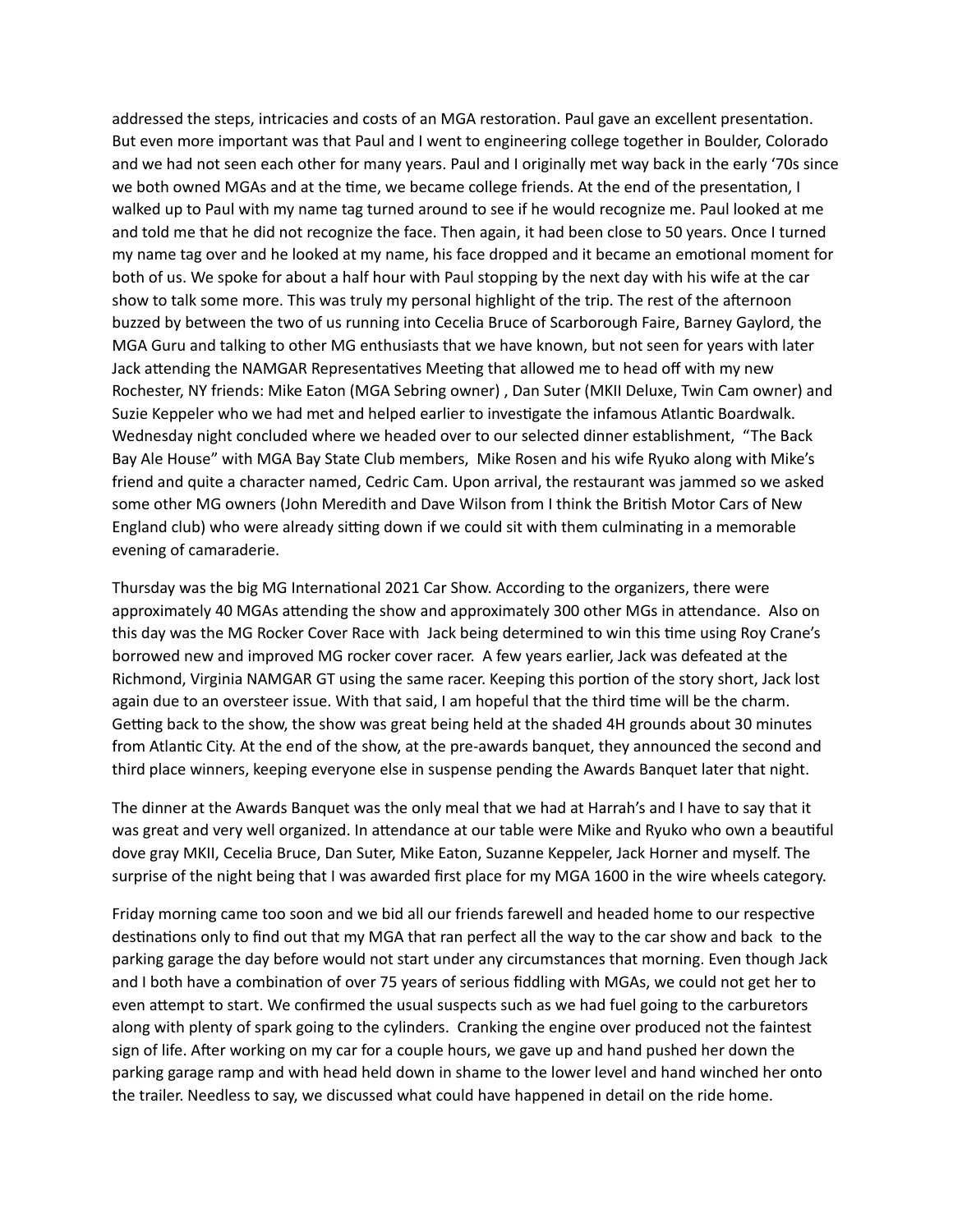Somewhere in NY, we had an epiphany and when we pulled over at a rest area for fuel we lifted the bonnet to confirm our assumption. Sure enough, the plug at the end of the intake manifold had popped out with the result of a huge vacuum loss preventing the car from starting. Once we arrived at my house I ran in and retrieved a wine stopper that appropriately had an MG logo on it and stuffed it into the hole. The car started immediately allowing me to triumphantly drive her into the garage. In all and in retrospect, the failure was my fault because about five years earlier I rebuilt the engine and restored the intake manifold. At the time I sealed the plug with sealant but forgot to deform the plug to hold it in. Needless to say, the newest addition of my MG breakdown kit is the MG wine stopper! Hoping to see you all at Stowe.

## Don Tremblay



Don and Paul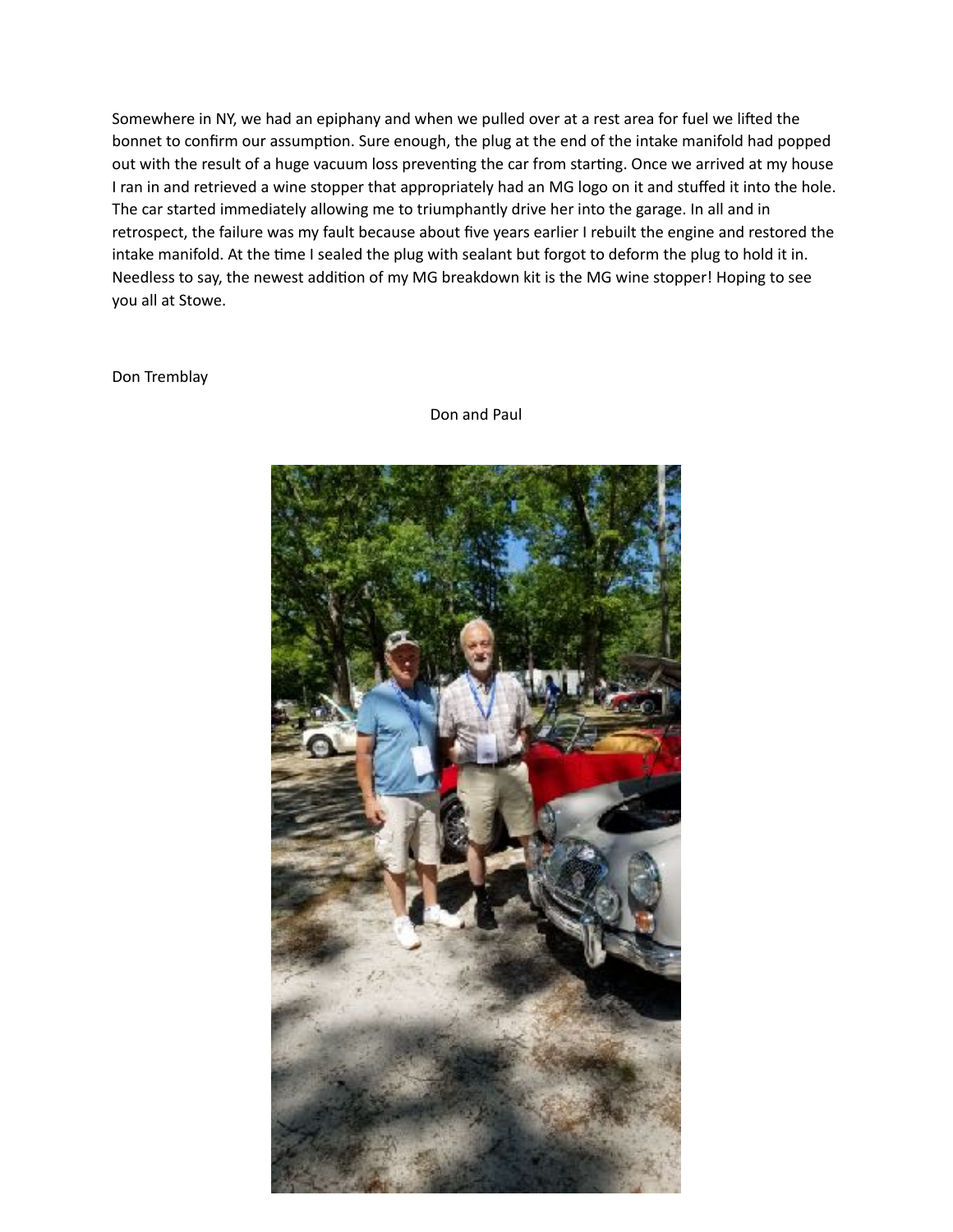Jack and Cecelia